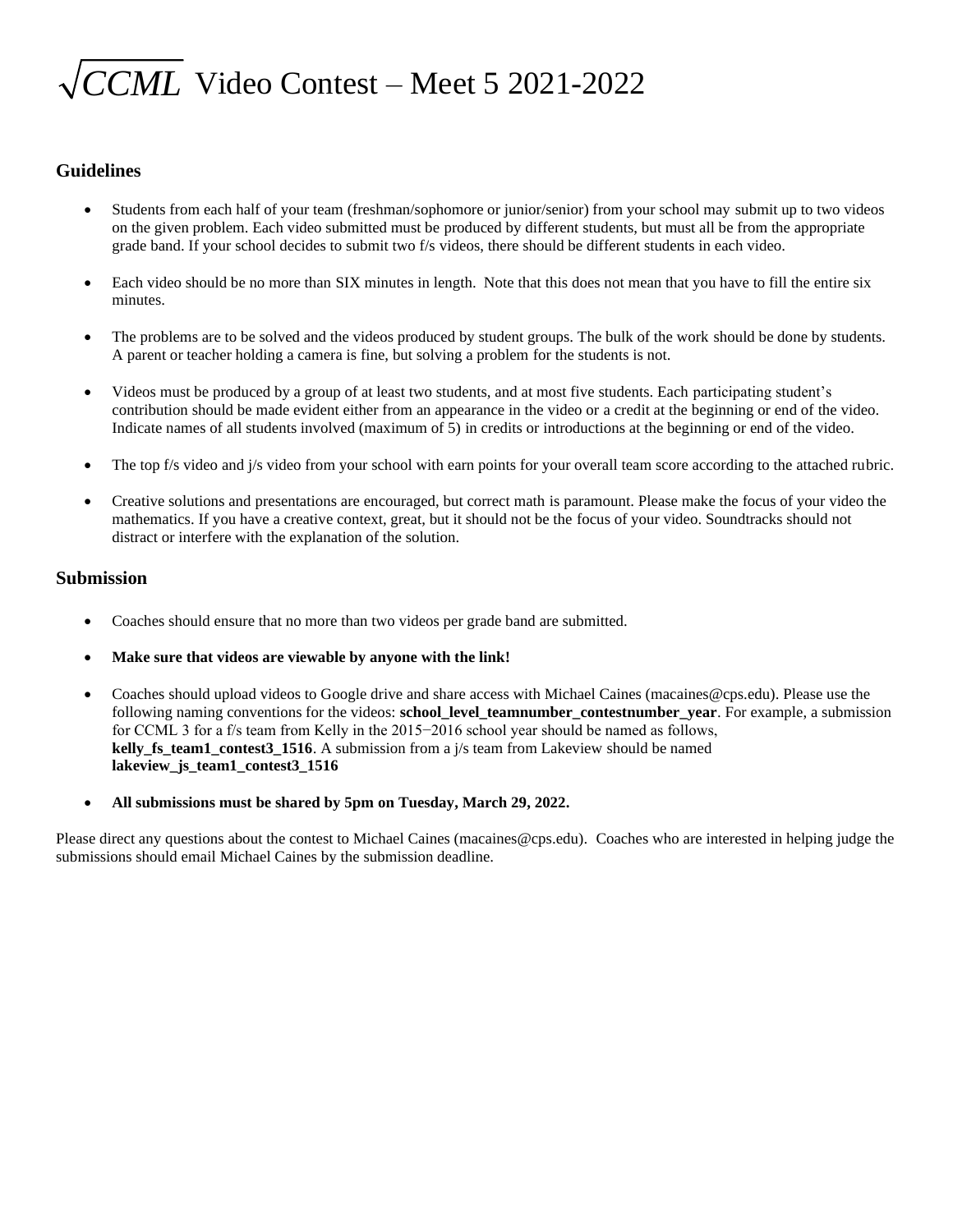# **Problems:**

## • **Freshman/Sophomore Problems:**

For the problems below, consider the prism with vertices *N*(0,0,0), *I*(2,0,0), *C*(2,2,0), *E*(0,2,0), *M*(0,0,1), *A*(2,0,1), *T*(2,2,1), *H*(0,2,1).

(a) Compute the length *NT*.

(b) Determine the measure of the smallest possible angle that can be created by connecting three vertices of the prism. Give an exact expression and an approximation rounded to the nearest tenth of a degree.

(c) Consider the set of points inside the prism that are closer to *NI* than to any other edge. Compute the volume of this set.

## • **Junior/Senior Problems:**

(a) Give all values of *x* such that  $x^4 = 1$  but  $x^2 \neq 1$ .

(b) Suppose that, if *z* is a zero of  $x^4 + x^3 + 5x^2 - 10x + 6$ , then 2/z must be a zero of  $x^4 + bx^3 + cx^2 + dx + e$ , where *b*, *c*, *d*, and *e* are real numbers. Determine (*b*, *c*, *d*, *e*).

(c) Given that the zeros of  $x^3 - 6x^2 + kx + 8$  form a geometric progression and k is a real number, determine the value of *k*.